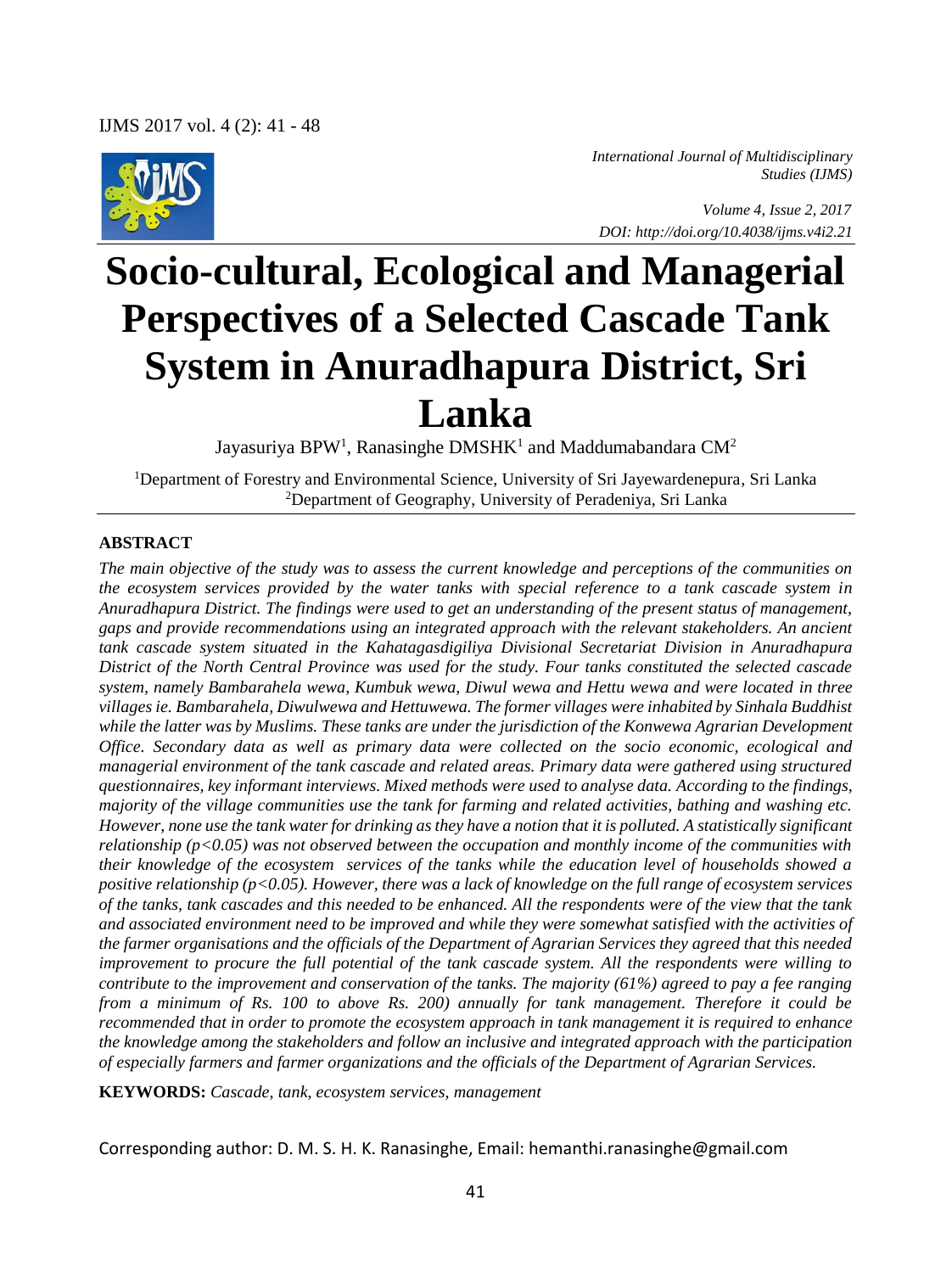## **1. INTRODUCTION**

Water tanks are not merely structures built to store water but complex man-made ecosystems involving many natural resources and providing a wide variety of functions and services. Different stakeholders actively make use of the resources and functions of a tank ecosystem. The ecological, social and economic elements are closely related and dependent on the existence of the water tank. The central presence of the tank gives the essential structure to the territory as seen clearly in the tank cascade systems (TCS) abundant in the North Central Province of the country. It is essential that the importance of tanks as ecosystems is understood for their effective management. A cascade system is defined as a "connected series of tanks organized within a 'meso-catchment' of the dry zone landscape, storing, conveying and utilizing water from an ephemeral rivulet" (Madduma Bandara, 1985; Panabokke, 2003). The building block of TCSs is a tank (a sub system) which makes up this interwoven irrigation network. Tanks, paddy fields, watersheds and canals are integrated and interwoven with the natural environment (naturalized) (Marambe *et al*., 2012). Water tanks provide different habitats creating a heterogeneous net of interconnected territories. The different ecological, social, and economic elements involved in the ecosystem are closely related and dependent on the existence of the water tank. The central presence of the tank gives the essential structure to the territory (Ariza *et al*., 2007). The primary function of a village tank was to irrigate dry low-land plains for paddy farming during major cultivation seasons. Water is an essential resource for paddy farming in the dry zone but limited both temporally and spatially although soil, other climatic factors and soil topography are ideal for agriculture. Hence, rural dry zone communities time to time developed TCSs with limited equipment and local knowledge (Geekiyanage and Pushpakumara, 2013). Ariza *et al*. (2007), classify uses and functions of water tank ecosystems as economic (i.e., agriculture, livestock, fishing,), ecological (i.e., groundwater

recharge, prevention of soil erosion and floods), and socio-cultural (i.e., domestic, leisure, festivals) and these functions are not independent from one another. Different stakeholders actively use water tank's resources and functions in different ways. Each group has a different interest on the uses, functions and resources of the tank ecosystem, and therefore interacts in a different way with it. Some of the groups have more power than others to manage and make decision that will affect the transformation of the ecosystem. Some groups influence only the ecosystem transformation without being directly involved in the management (Ariza *et al*., 2007). It seems to be a common perception among tank users, and other stakeholders, that poor maintenance is a reason for insufficient water availability. Similar studies show that farmers were willing to pay for operation and maintenance costs. This suggests that revenue sources from tanks can be developed, that the obstacle for sufficient funding is not because of farmers' willingness to pay. Some had stopped paying the fees because of dissatisfactions with the Farmers' Associations (Nehlin, 2016).

Vidanage *et al*, 2005 have observed that although the government spends lot of resources to maintain the tanks, the communities around the tanks are not happy and complain about the low quality of the work and its sustainability. The main complaint is that most of the time, rehabilitation work takes place at the tank bunds and the sluice gates, but not in the tank. The communities request is to increase the capacity of the tank to the level what it was 20 -25 years ago.

However, the irrigation engineers of government authorities say that de-siltation is not cost effective and sustainable. The ancient irrigation management system was sustainable with the bottom-up development approach enriched with the active community participation. This traditional community management system was transferred to central government authorities with the centralized bureaucratic administrative system during the colonial period. Although top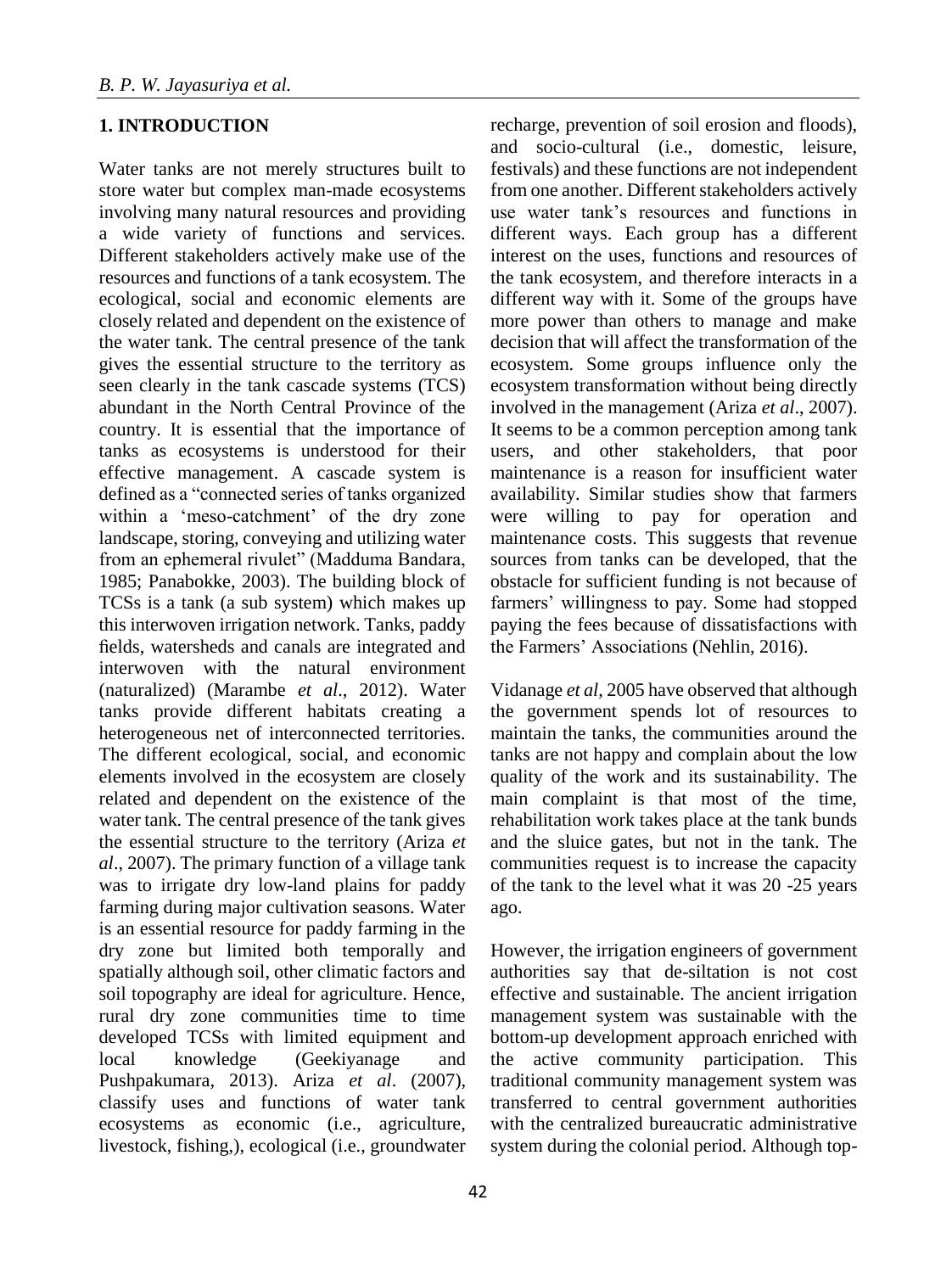down management system was initiated by the centralized agencies, it was not successful due to limited community participation in the decisionmaking process and the hindrances in the implementation of top-down decisions. Therefore, the irrigation authorities had to relaunch decentralized management system through the establishment of legally empowered Farmer Organisations (Wijekoon *et al*., 2016).

The Agrarian Service Act No. 58 of 1979 was amended in 1991, which allowed the Department of Agrarian Services (DAS) to legally register the Farmer Organizations (FOs) which were established by DAS and legally registered in the Department. The main purpose of the amendment was to give the legal recognition and to provide maintenance contracts to FOs (Panabokke *et al*., 2000). The Act recognizes FO as a formal institution and stipulates the responsibilities including the levying of water fees and confers the authority of the DAS to support the activities of FOs. The above two institutions are working separately, which may lead to duplication and overlapping of their activities. Therefore, interventions are required to integrate and coordinate the functions of these two separate and independent entities. Therefore, it is important to introduce clear coordinated working arrangement to link these two institutions (Wijekoon *et al*., 2016).

# **1.1. Objectives of the study**

The study was carried out with the following main objectives;

 To assess the people's perception of water tanks

Under this objective, it was enquired whether the villagers conceive tanks as mere water storage structures or as complex ecosystems with many closely related elements. The knowledge and attitudes of different groups of stakeholders as to how they perceive and use water tanks and the associated socio-economic attributes were studied.

• To study the current management of the tank ecosystems considering all the resources, functions and related stakeholders, and the relations among all of them.

Under this, the deficiencies of the current management of small tanks was identified, highlighting the importance of integrated management of the entire tank ecosystem using an exosystemic approach with the participation of the local communities.

# **2. METHODOLOGY**

# **2.1. Experimental site**

The study was based on a small tank cascade system situated in the Kahatagasdigiliya Divisional Secretariat Division in Anuradhapura District of the North Central Province. The study area was located in the Dry Zone in an agroclimatic region with low rainfall and a prolonged dry season. A mean annual rainfall of 1250 mm is received mostly during the North East monsoon from October to January. The protracted dry season causes water scarcity problems for household requirements and agricultural production. The study period was during a significant dry season where the area had not received proper rainfall for over two years.

Four tanks constitute the selected cascade system, namely Bambarahela wewa, Kumbuk wewa, Diwul wewa and Hettu wewa. The three villages belonging to the study area are Bambarahela, Diwulwewa and Hettuwewa. The smallest tank, Bambarahela wewa, and Kumbuk wewa which is a support tank are located in Bambarahela, whereas the other two tanks Diwul wewa and Hettu wewa are located in the villages of Diwulwewa and Hettuwewa respectively. The villages Bambarahela and Diwulwewa which are inhabited by only Sinhala Buddhists, belonging to the 215 Diwulwewa Thulana Grama Niladhari Division (GND), and Hettuwewa which is a Muslim village belongs to the 216 Konwewa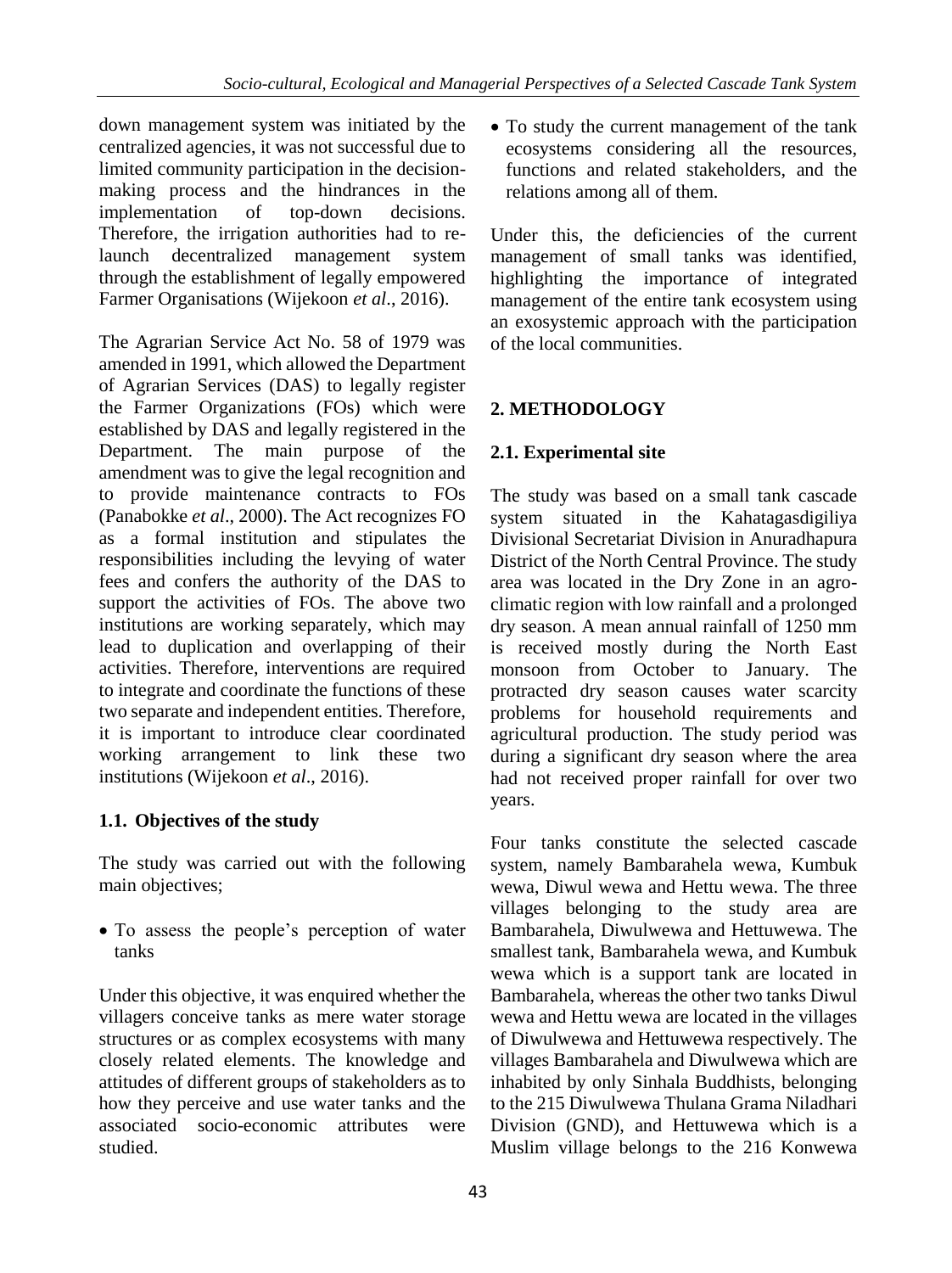GND. These tanks are under the jurisdiction of the Konwewa Agrarian Development Office. Figure 1 shows the location of the selected cascade tank system.

The tanks did not have a significant reservation surrounding them. The most common plant species found in the existing reservations were

*Terminalia arjuna* (Kumbuk), *Azadirachta indica* (Neem), *Madhuca longifolia* (Mee), *Vitex leucoxylon* (Nabada), *Gmelina asiatica*  (Demata), *Diospyros malabarica* (Thimbiri), *Lannea coromandelica* (Hik), *Pterospermum suberifolium* (Welan), *Crateva adansonii* (Lunuwarana), *Hydnocarpus venenata* (Makulla).



**Figure 1:** The tanks in the cascade system which was used for the study

### **2.2. Sampling**

Four tanks in a cascade system; Bambarahela wewa, Kumbuk wewa, Diwul wewa and Hettu wewa in the Kahatagasdigiliya Divisional Secretariat in Anuradhapura District were the focus of the study. Secondary data as well as primary data were collected on the socio economic, ecological and managerial environment of the tank cascade and related

areas. Secondary data was collected from published reports and records while primary data was gathered using questionnaire survey of selected communities in the villages namely Bambarahela, Diwulwewa and Hettuwewa in Kahatagasdigiliya Divisional Secretariat. The total no. of households in the villages were 62, 64 and 162 respectively. 25% of the total households were selected for the questionnaire survey from all three villages. In addition to this,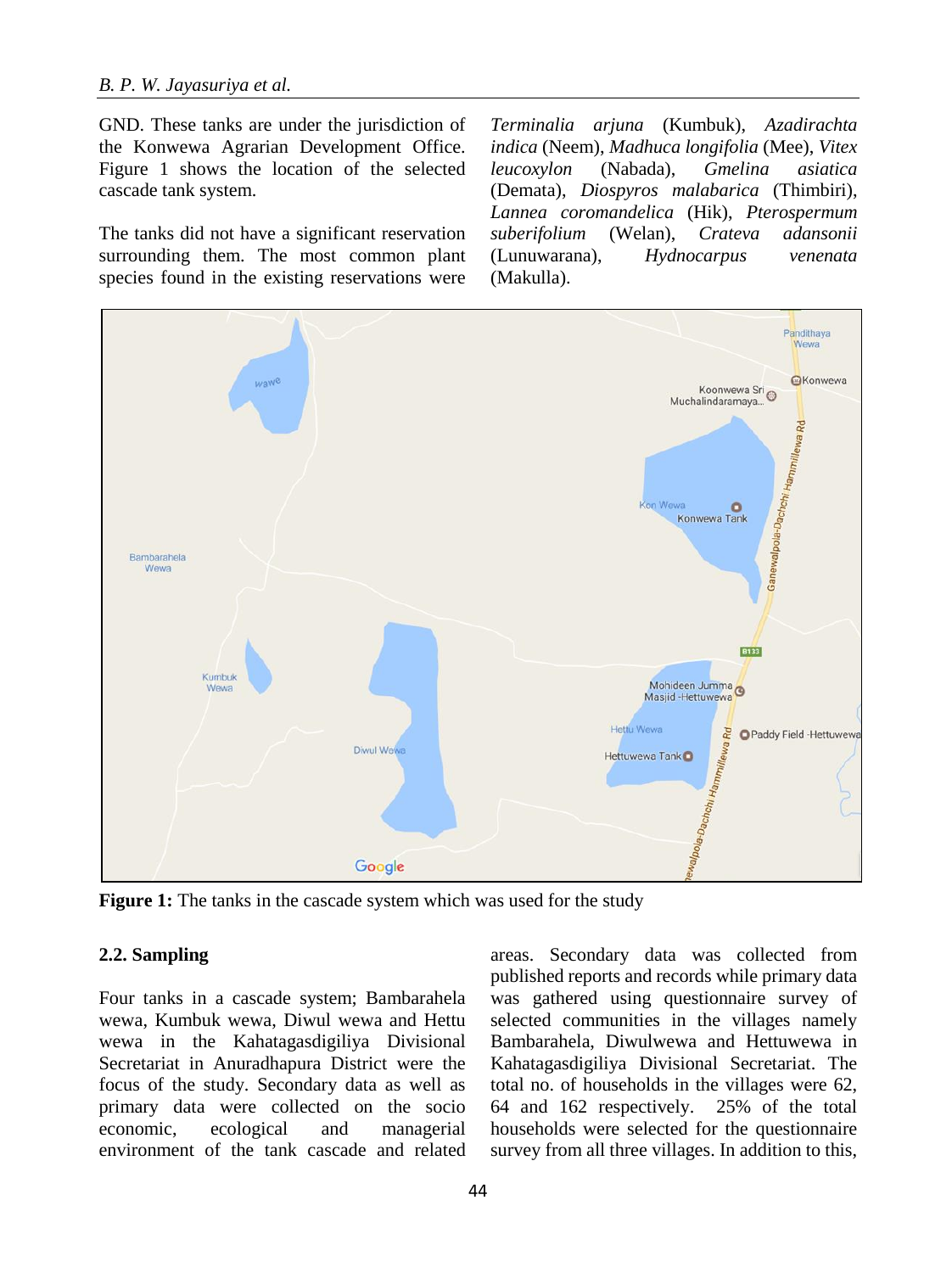key informant surveys were conducted. Such key informants interviewed were the Grama Niladhari, monk of the Buddhist Temple, Leader of the Farmer Organization, Senior Citizens, representative of the Department of Agrarian Services. The information collected from the communities provided the following information; The different purposes for which tank water is used; Mode of obtaining water for day to day needs; The knowledge of ecosystem services; awareness of the need to conserve tank ecosystems was also assessed. The knowledge of the role of a cascade tank system; Folklore/ rituals associated with the tanks; Willingness to involve in tank management; Willingness to pay a sum annually for tank management; Whether the role of Farmer Organizations in tank management is satisfactory; Awareness of the impact of agrochemicals on tank water. The information thus gathered were supplemented/triangulated by the discussions held with the key informants. In addition to this, observations were made with regards to the ecological perspectives of the tanks.

## **2.3. Analysis of data**

Mixed methods (qualitative and quantitative) were used in the analysis. The major perspectives taken in the analysis were the extent of the use of the tanks, the level of villagers' knowledge and awareness on the ecosystem services provided by the tanks and the views of the stakeholders on the present management status of the tanks including issues and areas for improvement. Descriptive statistics and chi square test were used in analyzing the data collected from the questionnaire survey while qualitative data analysis was used to supplement this.

# **3. RESULTS AND DISCUSSION**

## **3.1. Local Perception of Tank Ecosystem**

In the sample all the respondents in the Bambarahela and Diwiulwewa villages were Sinhala Buddhist while those in Hettuwewa were Muslim. In all the villages about 82% of the inhabitants had lived in the villages more than 50 years. Apart from the ethnicity, the source of income and the amount, occupations did not vary significantly between the villages. No one used the tanks for drinking water while about 80% of the villagers in the Sinhala Buddhist villages used the tank for other purposes including farming, bathing, washing etc. The inhabitants in the Hettuwewa village which is predominantly Muslim used the tanks less as most of the households had their own wells. The respondents' knowledge of the ecosystem services provided by tanks are shown in Figure 2;



**Figure 2:** Knowledge of the respondents on the ecosystem services of tanks

As shown in Figure 2, relatively few people were aware of ecosystem functions such as water regulation and retention, water purification, provision of habitats for fauna and flora, flood control, protection and sustenance of the surrounding ecology of the area, recharge of surface water of other water bodies, conservation of traditional knowledge and culture, ensuring livelihood, leisure area, supporting farming, insurance against low rainfall periods, livestock uses, fishing etc. Majority were aware of the function of the tank in the water conservation and use and also the contribution of the tank cascade system in the water purification. Understanding of the other functions were present at varying levels.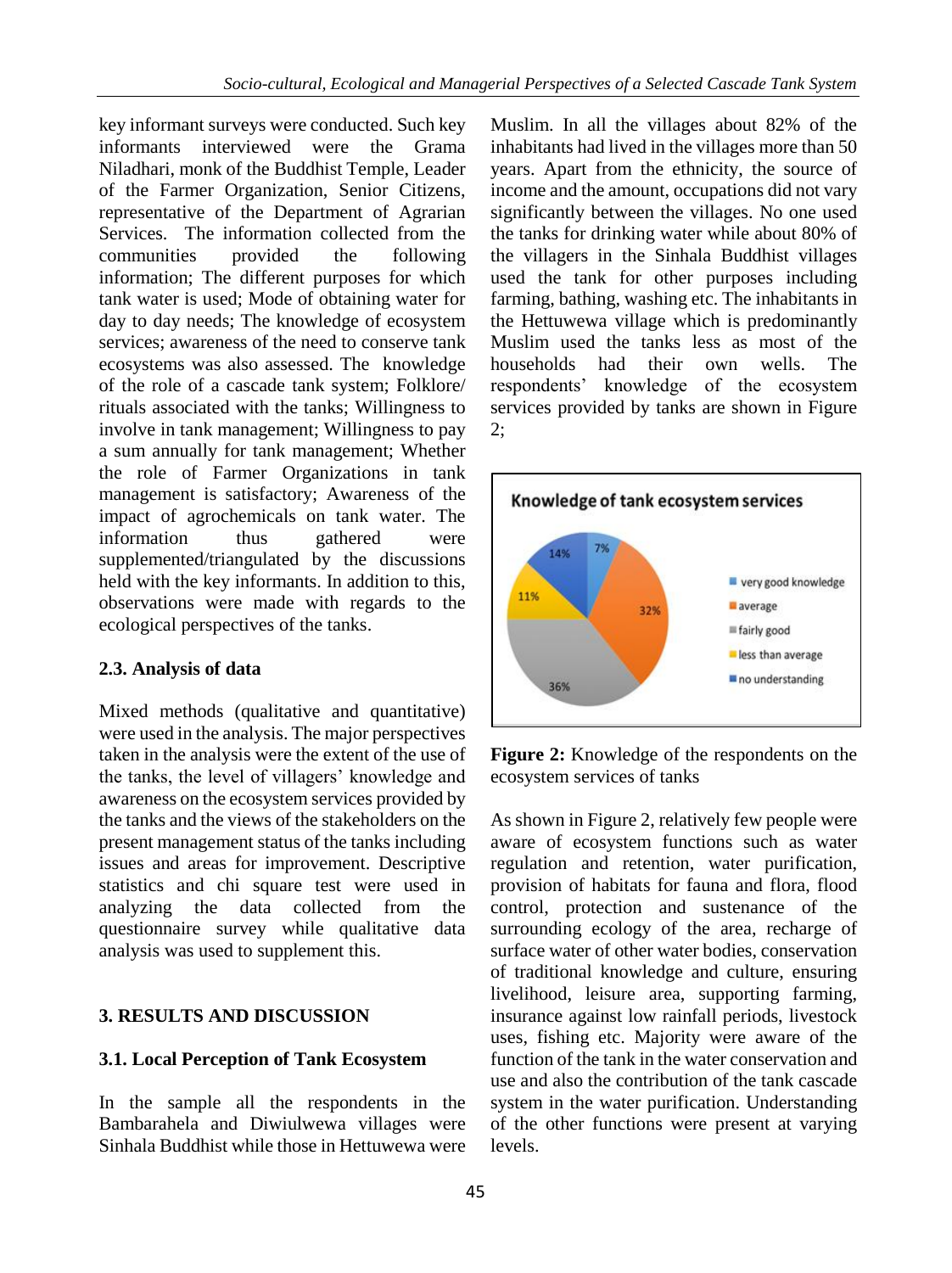The occupation and income did not show significant difference  $(p<0.05)$  in the use of the tank. This was due to the fact that while majority were engaged in solely paddy cultivation, most of the others too carry out paddy cultivation along with other jobs. The distal location and most of the households having their own wells deterred the Muslim respondents from using the tank for washing and bathing. None used the tank water for drinking and the reasons given were tank water is polluted and a well in the premises was more useful.

The highest education level of the respondents is shown in Figure 3.



**Figure 3:** The respondents' knowledge of tank ecosystem services

There was a significant positive correlation  $(p<0.05)$  between the education level and the knowledge of tank ecosystem services. Further, there was a significant positive relationship between the knowledge of tank ecosystem services and the willingness to pay to conserve the tank. This did not show a significance with the income level.

All respondents who were engaged in paddy cultivation use agrochemicals and a great majority (93%) were aware of the harmful impact of these chemical pollutants on tank ecosystems i.e., water pollution and environmental damage. However none of them were prepared to forego the agrochemicals as they were of the view that without them the yield

will be drastically declined. These findings are in agreement with those of Ariza *et al*., 2007, Geekiyanage and Pushpakumara, 2013.

### **3.2. Current status of management of the tank cascade system and way forward**

The details of the tanks in the selected cascade system is shown in Table 1.

**Table 1.** Details of the tanks in the selected cascade system

| Tank                | Length of the<br>tank bund $(m)$ | (Acre feet)<br>Capacity | Total command<br>(Acres) | farmer families<br>No. of<br>dependent | Last repaired in |
|---------------------|----------------------------------|-------------------------|--------------------------|----------------------------------------|------------------|
| Bambarahela<br>wewa | 320                              | 150                     | 55                       | 45                                     | 2010             |
| Kumbuk<br>wewa      | 450                              | 150                     | 60                       | 40                                     | 2015             |
| Diwul wewa          | 660                              | 200                     | 148                      | 85                                     | 2015             |
| Hettu wewa          | 1240                             | 500                     | 102                      | 160                                    | 2013             |

It was clearly seen that the tanks were not properly maintained. However this could also be due to the low functioning of the tanks due to lack of rainfall over a considerably long period, and the situation could be different when the tank system is functioning optimally. The tank bund and other infrastructure were not in good condition. There was no buffer zone around the tanks, and people had cultivated in lands adjacent to the tank bund.

In each village there is a Farmer Organization which is involved in the management of the tanks along with the Agrarian Development Office (ADO) in the area.

All the respondents in questionnaire survey, focus group discussions and key informant surveys were unanimous in agreeing that the current management of the tanks were not effective. As the tanks comes under the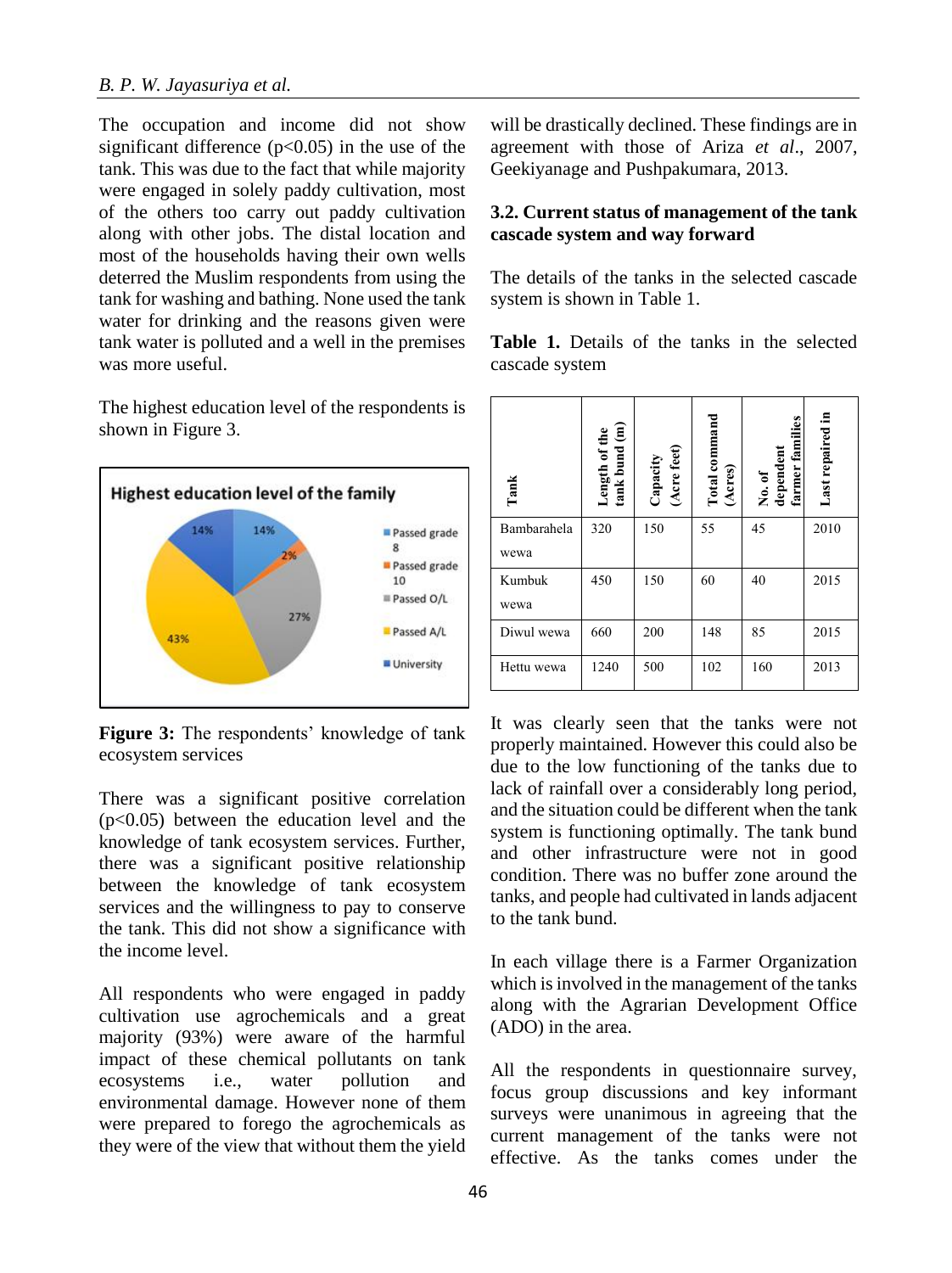jurisdiction of the Department of Agrarian Services they are responsible for the management of the tanks and the villagers especially through farmer organisations participate in it. All the respondents raised the following issues pertaining to the tank cascade system; Reduced water availability and problems with water allocation, Silt accumulation leading to less capacity of tanks, desilting not being done regularly, Poor maintenance affecting the performance of the tanks, Less participation in tank management, Water contaminated with agrochemicals, Water plants and vegetation in the tanks. All the respondents brought the fact that there was no buffer zone around the tanks. Encroachments and illegal cultivation near the tanks are common and problem. Legal action has been taken against some cases, while in some other cases there was undue political influence against the action taken.

All the respondents were willing to contribute for the improvement and conservation of the tanks. When asked if they would like to pay a fee (ranging from a minimum of Rs. 100 to above Rs. 200) annually for tank management, a considerable majority (61%) gave positive responses. Others mentioned that a fee is already being collected for using tank water for cultivation, and the funds allocated by the government are sufficient for the management of the tanks, if efficiently utilized. It is interesting to note that even those who were not dependent on the tank for their livelihood were willing to contribute with money or labour for maintenance of the tanks. This indicates that all villagers consider the tanks as an asset to the village. These findings were in agreement with Vidanage *et al*., 2005, Nehlin, 2016 and Geekiyanage and Pushpakumara, 2013).

# **4. CONCLUSIONS**

From the results it can be concluded that despite the sub optimal condition in which the tanks in the cascade system are operating due to the lack of maintenance and extended dry period in which the study was done, the majority of the people in the villages have close associations and dependence on the tanks for multitude of reasons such as farming and related, washing, bathing. None of them use the tank water for drinking and this is influenced by the fact that they perceive it as polluted and also some have wells. Since majority of the villagers have been living in the present location more than 50 years they have a close association with the tank and also have a good to average knowledge on the tank ecosystem services.

The most common services they are aware are water storage, water purification, provision of irrigation water for farming and for livestock etc. The occupation, income did not show significant difference in the use of use of the tank. This was due to the fact that while majority were engaged in paddy cultivation, most of the others too carry out paddy cultivation along with other jobs. However, there was a significant relationship between the educational level and the knowledge of the ecosystem services of the tanks. From the sample about 43% had passed A/L and 36% had a fairly good understanding of the tank ecosystem services).

All respondents who were engaged in paddy cultivation use agrochemicals and a great majority (93%) are aware of the harmful impact of these chemical pollutants on tank ecosystems i.e., water pollution and environmental damage. However none of them were prepared to forego the agrochemicals as they were of the view that without them the yield will be drastically declined. With regards to the management of the tank cascade system, almost all were of the view that it is very much sub optimal in the present system due to prolonged drought and lack of proper maintenance. While it was the belief that the Department of Agrarian Service who are the custodians of these tanks need to step up the maintenance especially desilting the tank core with the participation of the villagers. About 61% of the respondents were willing to make a payment of Rs. 100-200 annually towards tank management.